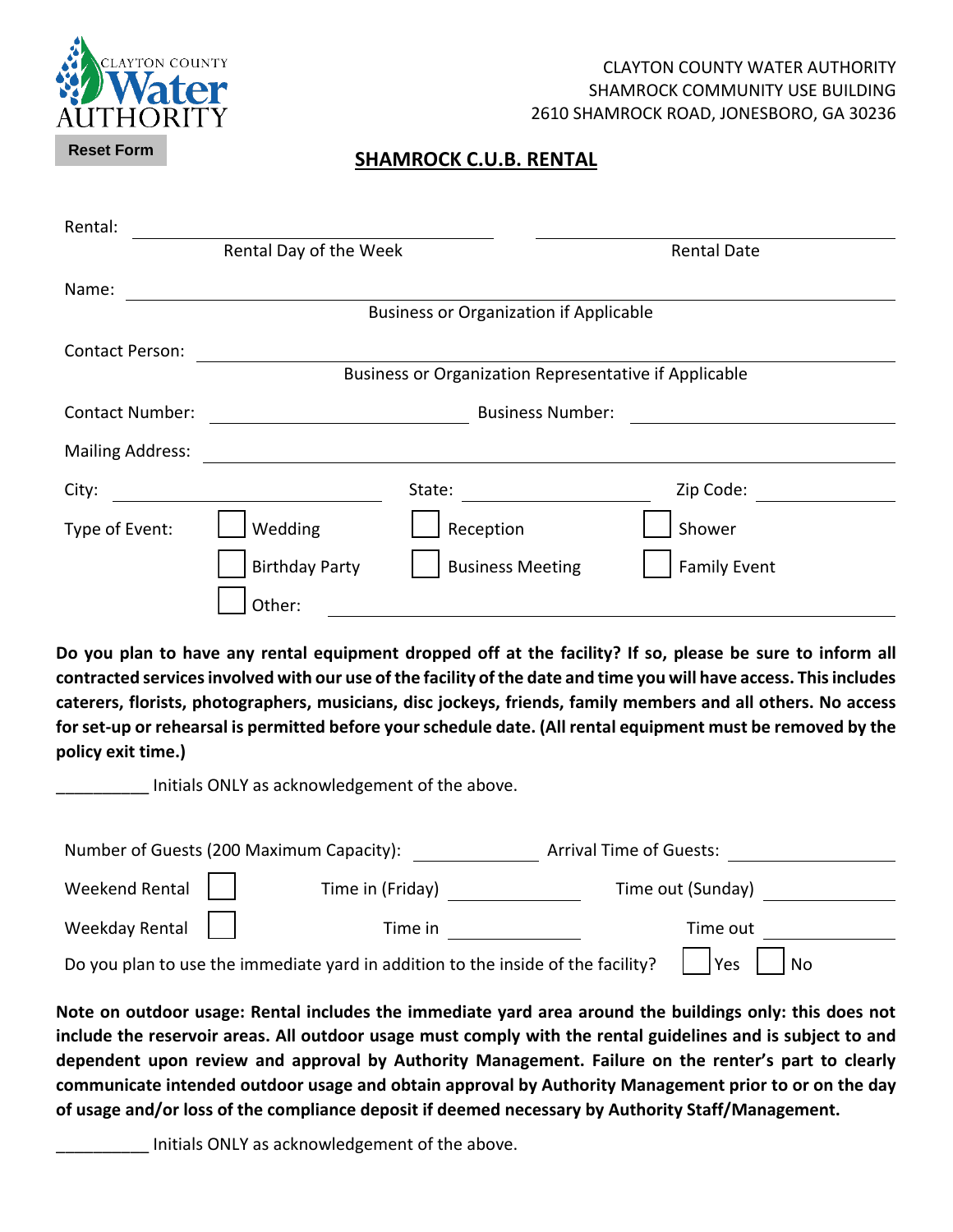

If you checked yes, explain your intended use:

**I have read the guidelines and to the best of my knowledge stated the intended type of function I plan to hold in the facility. I understand that failure to follow the guidelines may result in the forfeiture of some or all of the compliance deposit and/or cancellation of the function prior to or DURING the actual function. I ALSO UNDERSTAND THAT THIS IS AN APPLICATION FOR RENTAL AND THE APPLICATION IS SUBJECT TO AND DEPENDENT UPON APPROVAL BY AUTHORITY MANAGEMENT.** 

| <b>Name of Business or Organization</b>     |          | Signature:                                                     | Date:             |  |  |
|---------------------------------------------|----------|----------------------------------------------------------------|-------------------|--|--|
|                                             |          |                                                                |                   |  |  |
|                                             |          |                                                                |                   |  |  |
|                                             |          | Do Not Complete this Section<br><b>For CCWA Personnel Only</b> |                   |  |  |
|                                             |          |                                                                |                   |  |  |
| <b>Amount Paid:</b>                         | Check #: | Cash:                                                          | Receipt #:        |  |  |
| Date:                                       | Card #:  |                                                                | Date Checked Out: |  |  |
| Date Returned:                              |          | <b>Compliance Deposit Charges:</b>                             |                   |  |  |
| Amount of Refund:                           |          | Request to Cancel:                                             |                   |  |  |
| Date Request for Refund sent to Accounting: |          |                                                                |                   |  |  |
| Renters Insurance Certificate Submitted:    |          |                                                                |                   |  |  |
| <b>TULIP Purchased:</b>                     |          |                                                                |                   |  |  |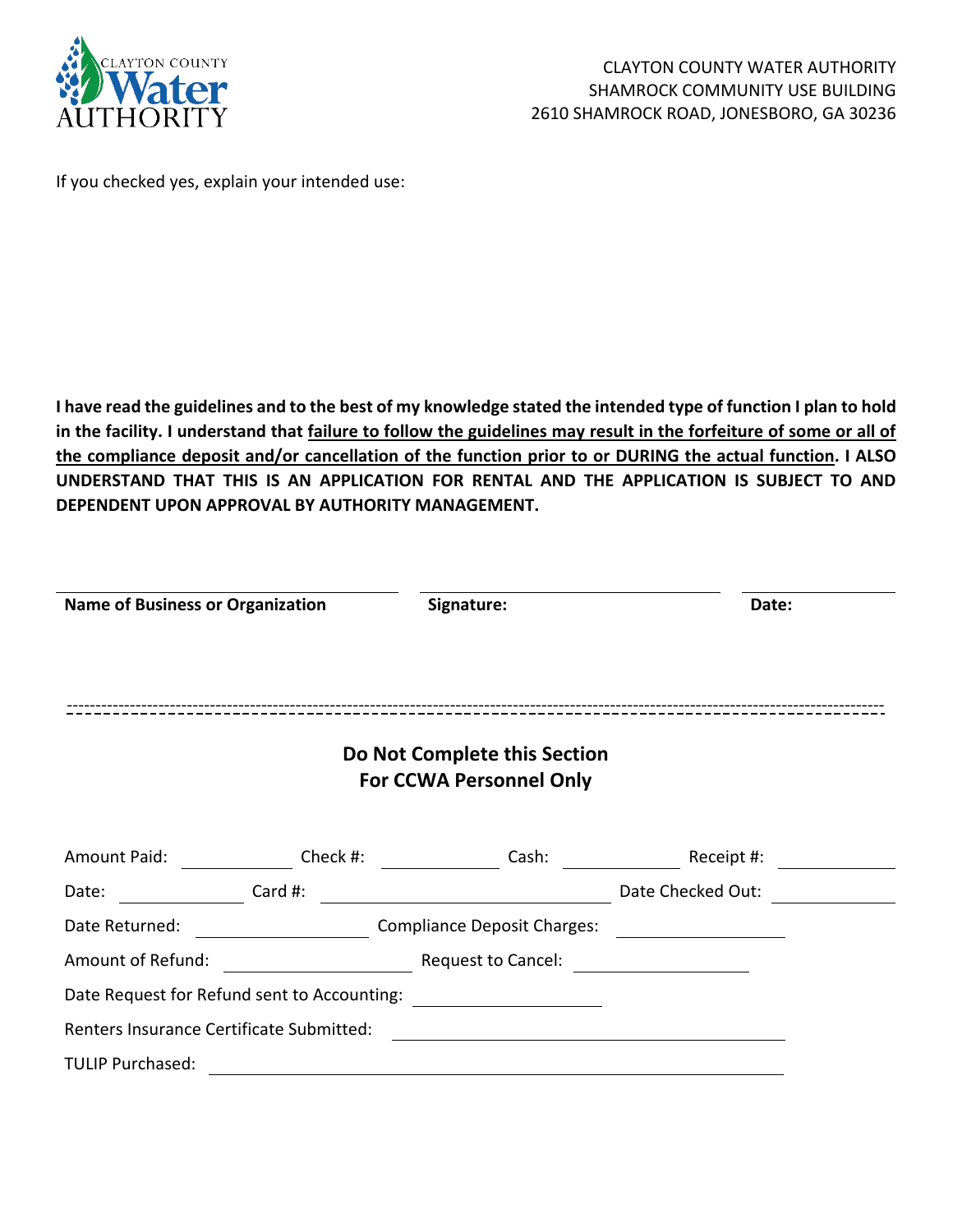

#### **RELEASE, INDEMNIFICATION AND HOLD HARMLESS AGREEMENT**

The undersigned individually, severally, and on behalf of the group or organization exercising the rights granted under the non-exclusive license, do hereby release the Clayton County Water Authority, its officers, board members, managers, employees, agents, directors, representatives, and trustees ("Released Parties") of any and all claims for damage or injury to persons or property arising out of or in any way related to the use of the Shamrock Community Use Building above described. The undersigned, individually and severally and on behalf of the group or organization exercising the rights granted under the non-exclusive license, do hereby agree to indemnify and hold the Released Parties harmless of any and all claims, demands, judgments, actions, costs, attorney's fees, and litigation expenses arising out of or in any way related to the undersigned's use of the Authority's Shamrock Community Use Building above described. This indemnity includes any claims or amount arising out of or recovered under the Worker's Compensation laws of the State of Georgia, or arising out of failure of the renter to conform to any federal, state, or local law statute, ordinance, or terms and conditions listed herein

| Name of Business/Organization (if applicable)     | Signature of Renter (if an individual) |
|---------------------------------------------------|----------------------------------------|
| Signature of Business/Organization Representative | Date                                   |
| Name:                                             |                                        |
| Title:                                            |                                        |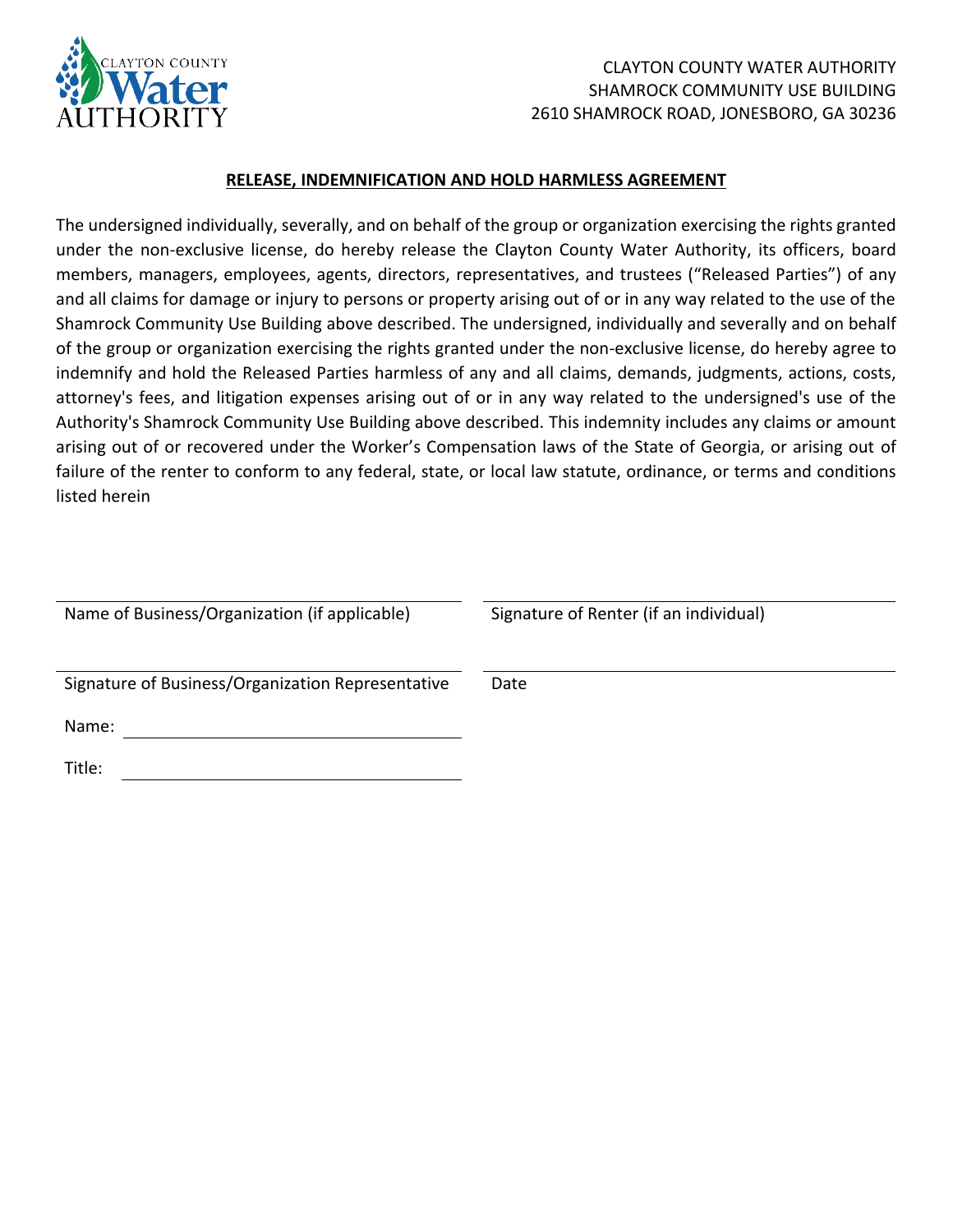

#### **WEEKEND RENTAL**

**A payment of \$2,200 is required in order to reserve a date for use of the facility; Friday-Sunday**. In the event of a cancellation, this money will be refunded to you provided a written notice of cancellation is received a minimum of sixty (60) days prior to your schedule date of use. If less than sixty (60) days, only the compliance deposit will be refundable. If you need to reschedule your event, there will be a \$50.00 charge if it is less than thirty (30) days and a \$25.00 charge if more than thirty (30) days.

# **Breakdown of Costs**

Rental Charge: \$1,600.00 (Friday - Sunday) Compliance Deposit: \$600.00 \*

# **Weekend rental time(s)**

- Friday- 12:00 pm- 11:00 pm
- Saturday- 8:00 am- 11:00 pm
	- Sunday- 8:00 am- 6:00 pm

\**This amount will be refunded to you in approximately ten (10) working days or more after the access card has been returned, provided the facility is left clean and undamaged. If the access card is lost or not returned within five (5) business days, there will be \$15.00 charge withheld from the compliance deposit.* 

## **WEEKDAY RENTAL**

**A payment of \$1,100 is required in order to reserve a date for use of the facility; Monday-Thursday**. In the event of a cancellation, this money will be refunded to you provided a written notice of cancellation is received a minimum of sixty (60) days prior to your schedule date of use. If less than sixty (60) days, only the compliance deposit will be refundable. If you need to reschedule your event, there will be a \$50.00 charge if it is less than thirty (30) days and a \$25.00 charge if more than thirty (30) days.

## **Breakdown of Costs**

Rental Charge: \$700.00 (Monday-Thursday) Compliance Deposit: \$400.00 \*

## **Weekday Rental Time**: 8:00 am- 11:00 pm

\**This amount will be refunded to you in approximately ten (10) working days or more after the access card has been returned, provided the facility is left clean and undamaged. If the access card is lost or not returned within five (5) business days, there will be \$15.00 charge withheld from the compliance deposit.*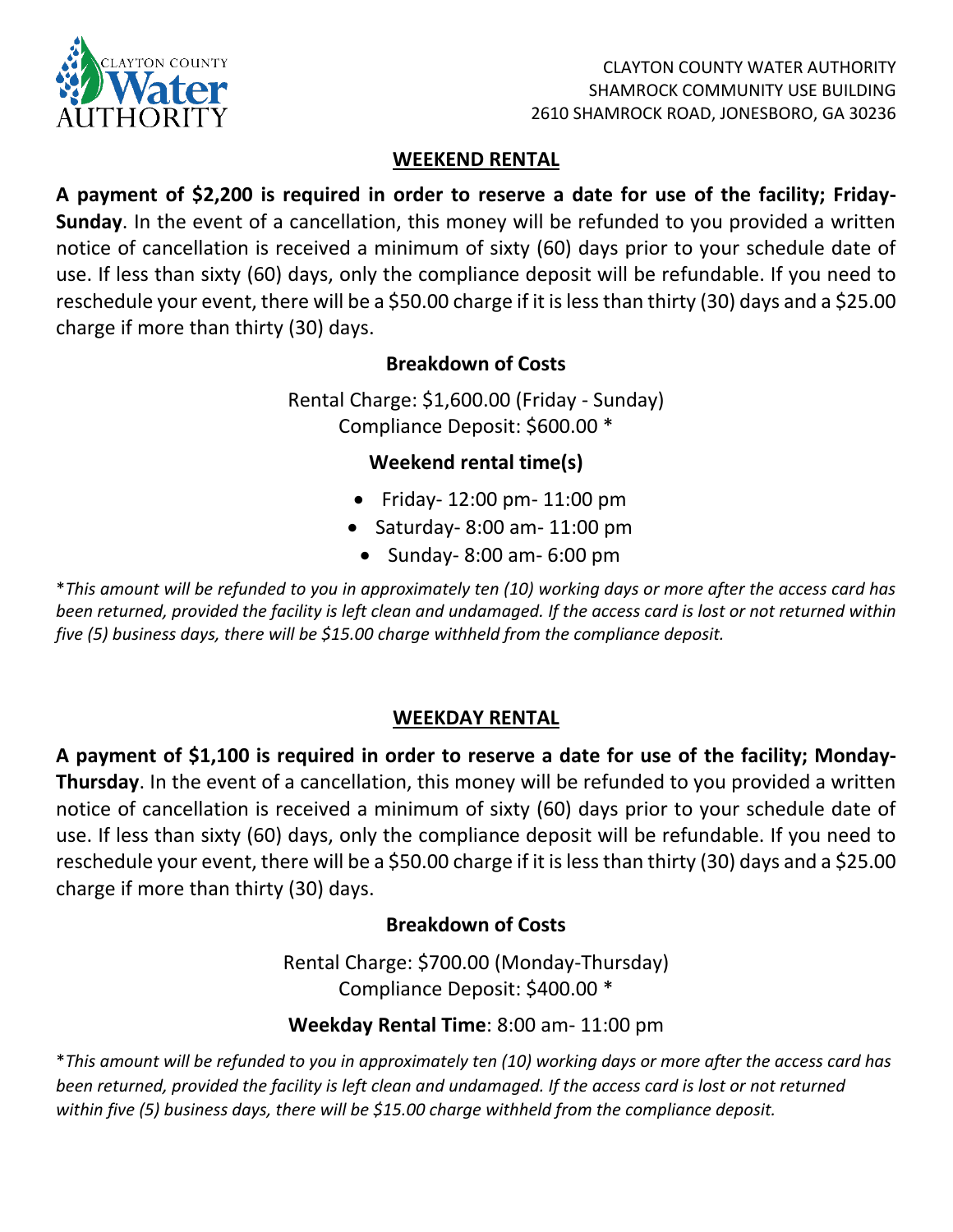

Set-up and clean up must be accomplished between the hours outlined above.

All tables and chairs must be properly cleaned, returned to the storage rooms, and stacked according to the signs posted in the facility. All kitchen equipment must be cleaned, and the refrigerator/freezer are to be emptied of all food items. All floors are to be swept and/or wet mopped (clear water only) on any spills as necessary and all other surfaces are to be cleaned. All personal and rental equipment must be removed by the last rental day/time outlined above in each rental package, no exceptions. All items left will be discarded

An access card to the facility will be available the morning of the rental date. The access card is acquired at the facility from the security box located near the entrance door. The security box access code will be issued to the renter prior to their rental date. Occupancy of the facility is only authorized on your scheduled date(s) of rental.

## **AMENITIES**

# **Commercial Kitchen Tables & Chairs Audio Equipment**

- 
- 
- 
- (1) Freezer, upright (1) T.V.
- (1) Microwave Oven
- (1) Ice Machine
- (1) 30 Cup Coffee Urn

(1) Dishwasher (20) 8' rectangular (96'x30') (1) Audio Receiver (1) Stove with Oven (20) 60" Round (2) microphones (1) Refrigerator (200) Chairs, Stackable (1) Projector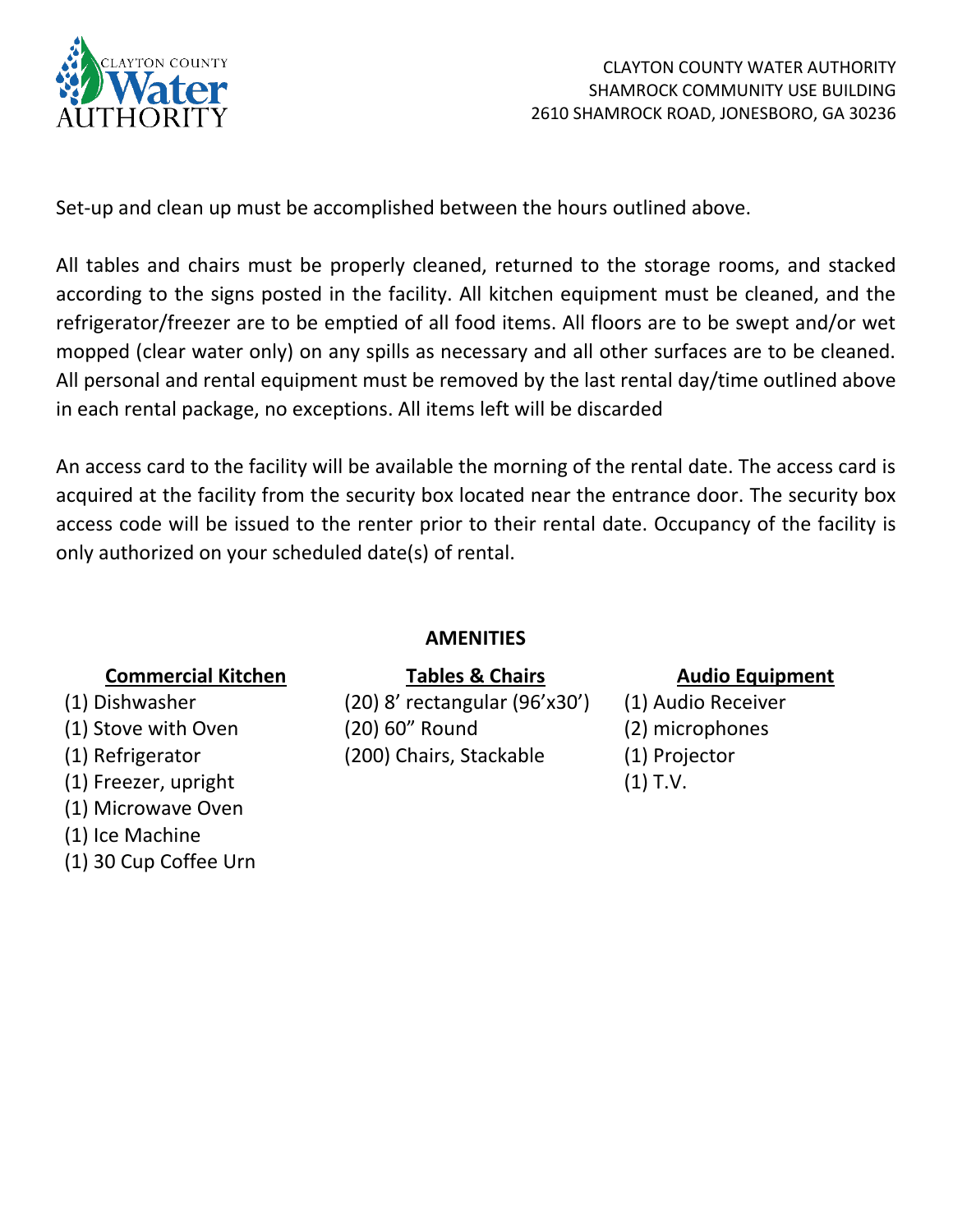

Tenant User's Liability Program <https://www.kandkinsurance.com/sites/Tulip/pages/TulipEligibility.aspx>

Once you are on the page:

- Type in Clayton County Water Authority for the Facility Name
- Select Georgia for the Facility State
- Click Search
- Choose J. W. Smith or Shamrock Community Use Building
- Click Continue
- Select the Single Day Private Event (invitation only) option
- Continue answering the remaining questions

If you have any questions about this program, please contact Stacey Weber, with K&K Insurance Group, Inc. at 1.800.328.2317, ext. 5929.

No firearms or explosive devices, to include fireworks, are permitted on Authority properties.

The use of confetti, glitter or other similar products IS PROHIBITED in the facility and the surrounding grounds.

Rental is for the building facility and the immediate yard area around the facility; rental does not include any of the reservoir/public access areas located at the Shamrock or Blalock Reservoir Areas. All intended use of the facilities and the immediate grounds of the facility must be communicated to and cleared by Authority personnel. Failure to communicate intended use may result in cancellation of the event scheduled if the event does not fall within the policies and guidelines for use of the Authority's facilities. Any rental is subject to and dependent upon approval by Authority Management. Application for rental must be made a minimum of three (3) days prior to the event date.

Fee payment is required to reserve the building. All documents and hold harmless agreements must be executed by an adult at least 21 years old. A photo I.D. is required at the time of application. In the event of a cancellation, the fee money will be refundable provided you issue written notice Of the intent to cancel a minimum Of sixty (60) days prior to the event date. In the event you need to reschedule there will be a \$50.00 charge if it is less than thirty (30) days and \$25.00 if it more than thirty (30) days prior to your event.

\*An access card to the facility Will be available the morning of the rental date.